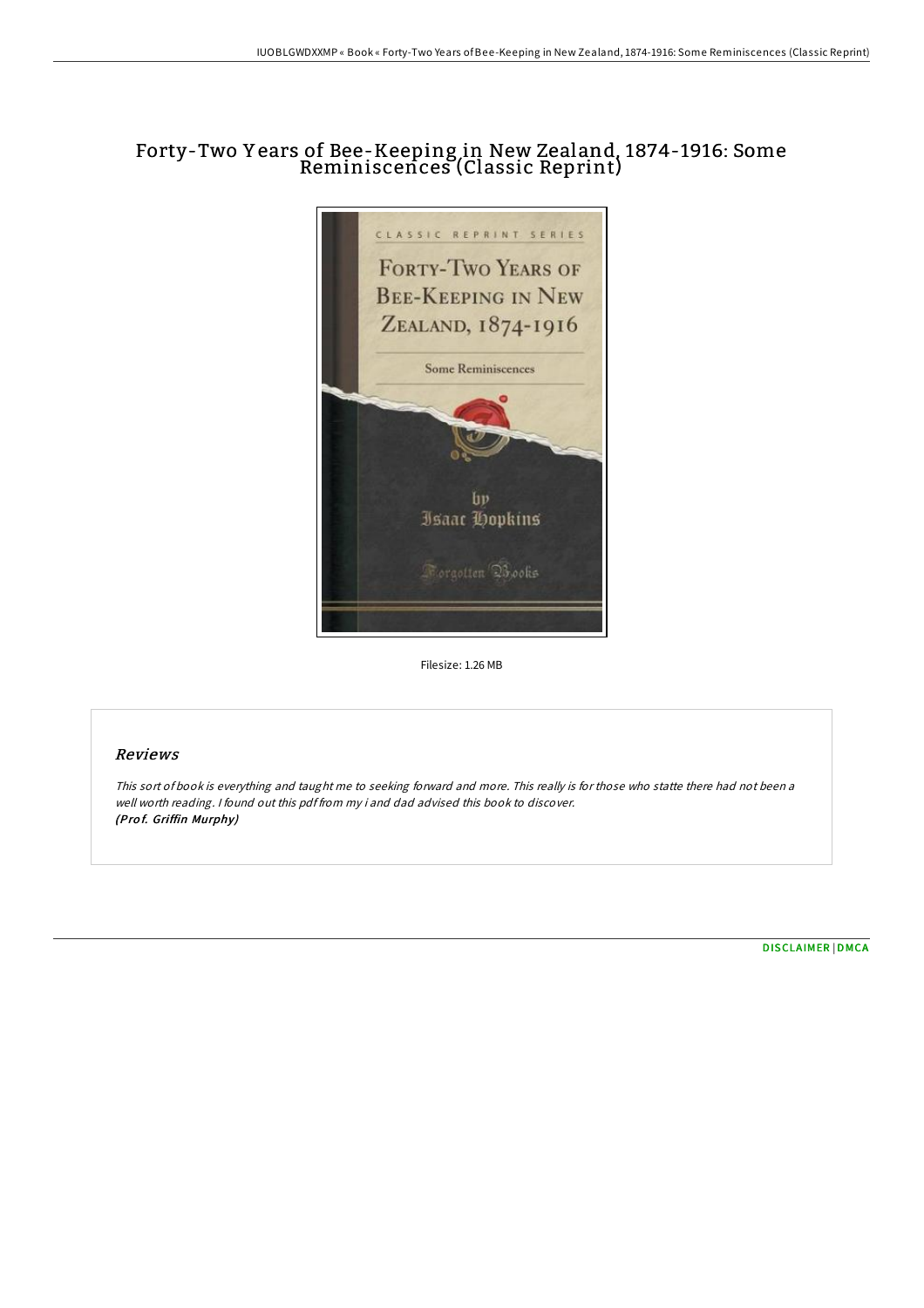### FORTY-TWO YEARS OF BEE-KEEPING IN NEW ZEALAND, 1874-1916: SOME REMINISCENCES (CLASSIC REPRINT)



To get Forty-Two Years of Bee-Keeping in New Zealand, 1874-1916: Some Reminiscences (Classic Reprint) eBook, remember to click the hyperlink under and save the file or get access to additional information that are in conjuction with FORTY-TWO YEARS OF BEE-KEEPING IN NEW ZEALAND, 1874-1916: SOME REMINISCENCES (CLASSIC REPRINT) ebook.

Forgotten Books, United States, 2015. Paperback. Book Condition: New. 229 x 152 mm. Language: English . Brand New Book \*\*\*\*\* Print on Demand \*\*\*\*\*.Excerpt from Forty-Two Years of Bee-Keeping in New Zealand, 1874-1916: Some Reminiscences He also published about the year 1844, A Few Simple Rules For New Zealand Beekeepers. (1) Be anxious to increase your stock at first rather than to take a large quantity of honey. (2) Get well acquainted with your bees, and make them acquainted with you. Handle them gently, and do not blow on them. Leave them alone when they are cross. (3) Always in swarming time have a spare hive at hand. (4) If you have boxes to pile one on top of the other, never disturb the lower box, except when, after two or three years, the combs have grown old and want renewing; then, late in the autumn, when the breeding season is over, take the combs away from the lower box instead of the second. To Take Honey. (5) Take off the cover, blow some smoke into the upper box between the bars to drive the bees into the lower box. Have a table ready, with a cloth upon it; lift the box on to this, and carefully cut out the outside combs, stopping directly you come to those which have brood in them. Return the box with the brood-combs undisturbed. This may be repeated as often as you see through the window (of the hive) that the honeycombs are sealed over. (6) AIer the breeding season is over all the boxes except the lower one may be entirely emptied in situations where, as at Paihia, the bees work through the winter. (7) Keep a stock book regularly, and write down immediately anything curious which is observed. (Signed) William Chas. Cotton....

 $\Box$ Read Forty-Two Years of Bee-Keeping in New Zealand, [1874-1916:](http://almighty24.tech/forty-two-years-of-bee-keeping-in-new-zealand-18.html) Some Reminiscences (Classic Reprint) Online <sup>n</sup> Download PDF Forty-Two Years of Bee-Keeping in New Zealand, [1874-1916:](http://almighty24.tech/forty-two-years-of-bee-keeping-in-new-zealand-18.html) Some Reminiscences (Classic Reprint)